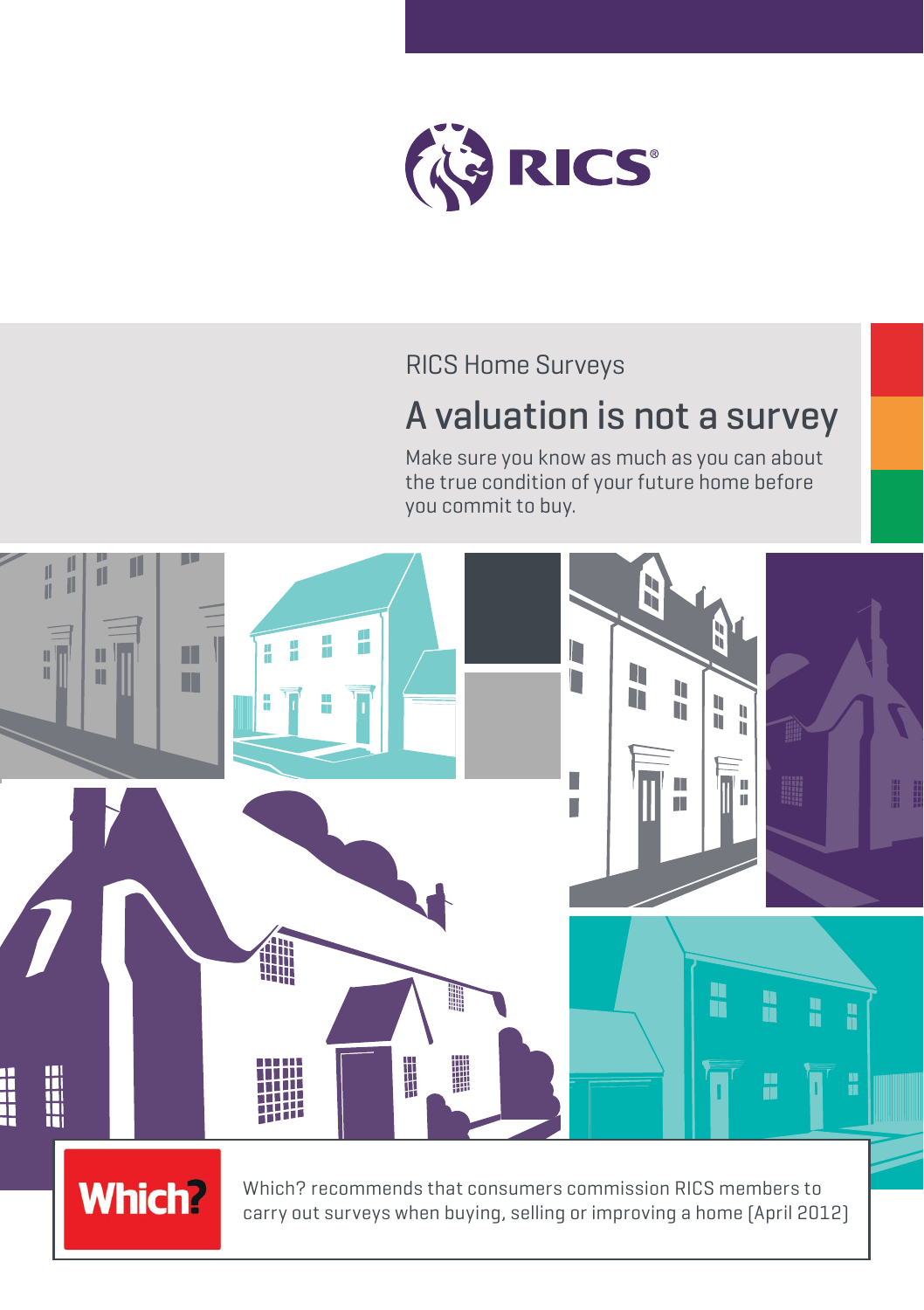

# A mortgage valuation is for the benefit of the lender while a survey is for your benefit.

A RICS Home Survey will highlight potential problems and getting one done can help you avoid the **average £5,750 repair bill** that homebuyers face once they have moved into their new home.

### RICS Condition Report (level 1)

This report focusses purely on the condition of your property by giving ratings to the different parts of the building and flagging up any areas that need attention.

### RICS HomeBuyer Report – Survey or Survey & Valuation (level 2)

The report gives you more detailed information and provides the choice of either a Survey or Survey & Valuation.

### RICS Building Survey (level 3)

This survey offers an extensive inspection of property condition and gives detailed information about the structure and fabric of the property. It includes a description of visible defects and potential problems caused by hidden flaws and an outline of repair options.

| Service features                                                                                                       | <b>RICS</b><br><b>Condition</b><br><b>Report</b> | <b>RICS</b><br>HomeBuyer<br>Report<br>Survey or<br>Survey &<br>Valuation | <b>RICS</b><br><b>Building</b><br><b>Survey</b> |
|------------------------------------------------------------------------------------------------------------------------|--------------------------------------------------|--------------------------------------------------------------------------|-------------------------------------------------|
| Describes the construction and condition of the property on the date<br>of the inspection                              |                                                  |                                                                          |                                                 |
| Aims to identify any problems that need urgent attention or are serious                                                |                                                  |                                                                          |                                                 |
| Aims to identify things that need to be investigated further to prevent<br>serious damage                              |                                                  |                                                                          |                                                 |
| Aims to tell you about problems that may be dangerous                                                                  |                                                  |                                                                          |                                                 |
| Aims to show up potential issues and defects, before any<br>transaction takes place                                    |                                                  |                                                                          |                                                 |
| Aims to help you decide whether you need extra advice before<br>committing to purchase                                 |                                                  |                                                                          |                                                 |
| Aims to enable you to budget for any repairs or restoration                                                            |                                                  |                                                                          |                                                 |
| Aims to advise you on the amount of ongoing maintenance<br>required in the future                                      |                                                  |                                                                          |                                                 |
| Provides a reinstatement cost to help you avoid under or<br>over-insurance*                                            |                                                  |                                                                          |                                                 |
| Provides a market valuation*                                                                                           |                                                  |                                                                          |                                                 |
| Aims to establish how the property is built, what materials are<br>used and how these will perform in the future       |                                                  |                                                                          |                                                 |
| Aims to describe visible defects, plus exposing potential problems<br>posed by hidden defects                          |                                                  |                                                                          |                                                 |
| Aims to outline the repair options and give you a repair timeline,<br>whilst explaining the consequences of not acting |                                                  |                                                                          |                                                 |
| Where practical and agreed, provides an estimate of costs for<br>identified repairs                                    |                                                  |                                                                          |                                                 |
| Provides specific comments on energy efficiency                                                                        |                                                  |                                                                          |                                                 |
|                                                                                                                        |                                                  |                                                                          |                                                 |

*\*RICS HomeBuyer Report – (Survey & Valuation) option only*